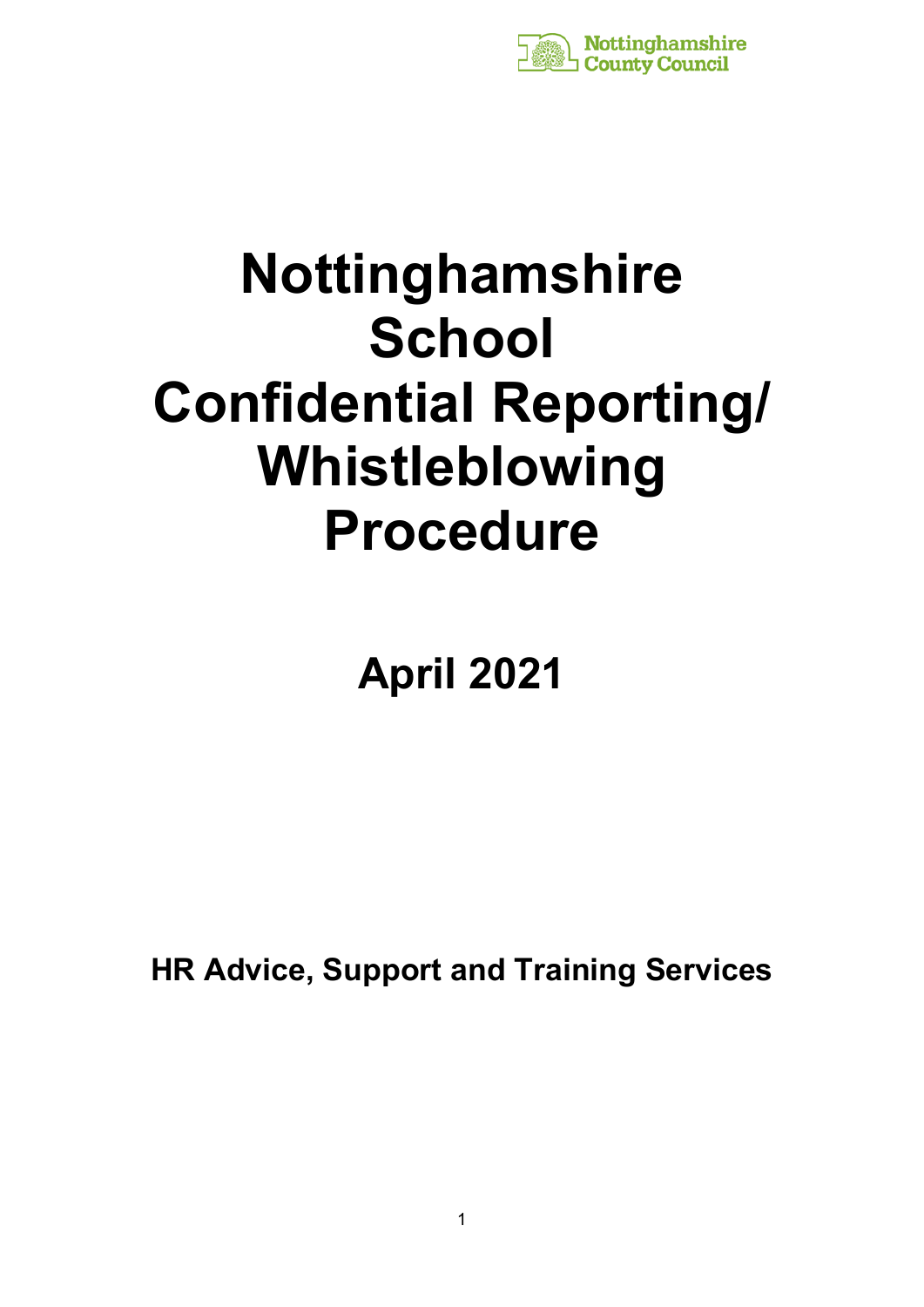## **Insert Name of School: The Trent-Rylands Federation (Trent Vale Infant and Nursery School and Beeston Rylands Junior School)**

## **CONFIDENTIAL REPORTING/WHISTLEBLOWING POLICY**

**Date Approved by Governing Body: 24th May 2021 Date for Review: Annually from Autumn 2021**

| <b>Section</b> | <b>Heading</b>                                    | Page            |
|----------------|---------------------------------------------------|-----------------|
| 1              | Introduction                                      | 3               |
| $\overline{2}$ | <b>Equalities and Equal Opportunities</b>         | 5               |
| 3              | Aims of Policy                                    | $\overline{5}$  |
| 4              | <b>Underlying Principles</b>                      | $6\phantom{1}6$ |
| 5              | <b>Responsibilities</b>                           | $\overline{7}$  |
| 6              | Scope - Who can raise a concern under this Policy | 8               |
|                | What should be reported?                          | 8               |
|                | <b>SAFEGUARDS</b>                                 |                 |
| 8              | The Legal Framework                               | 9               |
| 9              | <b>Harassment or Victimisation</b>                | $9$             |
| 10             | Support for the Person Raising Concerns           | 9               |
| 11             | Confidentiality                                   | 10              |
| 12             | <b>Anonymous Allegations</b>                      | 10              |
| 13             | <b>Untrue Allegations</b>                         | 10              |
| 14             | <b>Raising A Concern</b>                          | 11              |
| 15             | <b>Record Keeping</b>                             | 13              |
| 16             | How the matter can be taken further               | 13              |
| 17             | Review of policy                                  | 14              |
| 18             | <b>Exceptional Cases</b>                          | 14              |
|                |                                                   |                 |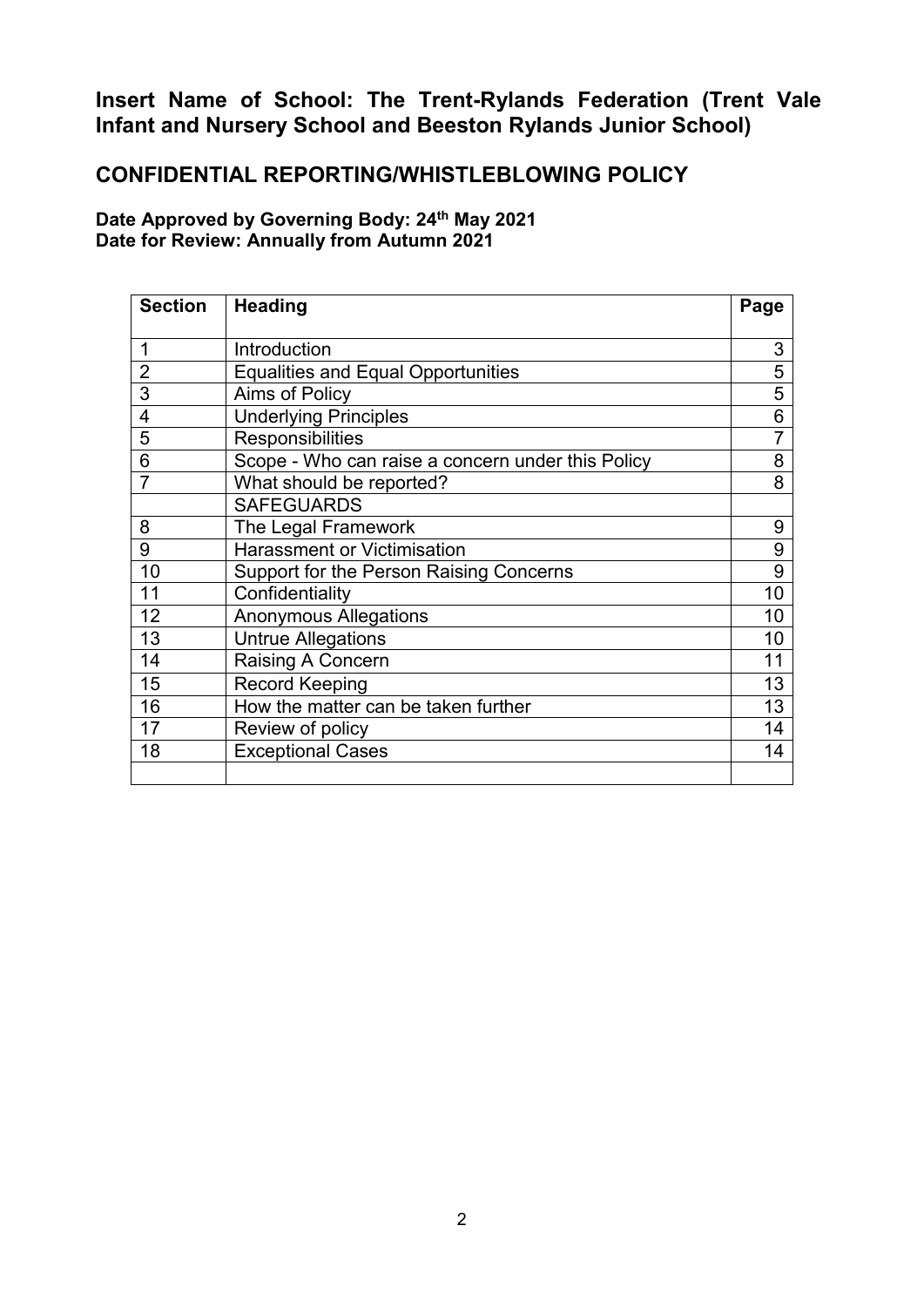## **SCHOOL CONFIDENTIAL REPORTING/WHISTLEBLOWING POLICY – Updated November 2020**

## **Copyright**

All rights reserved, Nottinghamshire County Council grants its customers who have purchased a current annual HR service contract to use this policy, guidance or toolkit for the purposes of the operation of the school to whom it has been sold. For those purposes customers are permitted to use, adapt, publish and copy this document for use by the school management, governing body or trust provided that every adapted or published version of this document publishes a statement setting out which paragraphs have been amended along with this copyright notice in full. No other use by other organisations or outside the terms of the permitted use stated above is permitted without the prior written permission of Nottinghamshire County Council HR Service. Infringement of Nottinghamshire County Council's copyright may be subject to prosecution, claims for damages or other legal action.

Please also note that any changes to the original policy documentation will require your governing body or trust to re-consult with the secretaries of the recognised trade unions and staff in your school.

## **1. Introduction**

- 1.0 The Governing Body of the Trent-Rylands Federation adopted this on  $24<sup>th</sup>$ May 2021. The Resources Committee of the governing body will review and monitor the impact of the Confidential Reporting and Whistleblowing Policy annually with the head teacher. The next review will take place on (*insert date*).
- 1.1 The governing body has adopted the policy set out in this document to provide an agreed framework for the exercise of its powers and discretions in relation to all staff employed in the school and paid from within the school budget.
- 1.2 The governing body understands its responsibilities and is committed to taking decisions in accordance with the principles of public life as listed in DfE guidance; objectivity, openness and accountability. Governing bodies should ensure that they are fully aware of their responsibilities under employment law in applying this procedure.
- 1.3 The governing body recognises the legal requirements placed upon them by the Education Act 2002. This Policy acknowledges and incorporates the specific statutory rights and protection given to employees by the Employment Rights Act 1996 and The Public Interest Disclosure Act 1998 [http://www.hmso.gov.uk/acts.htm.](http://www.hmso.gov.uk/acts.htm) This document will apply to all staff (including supply staff and volunteers) and apprentices, whether paid or unpair, or temporary or permanent.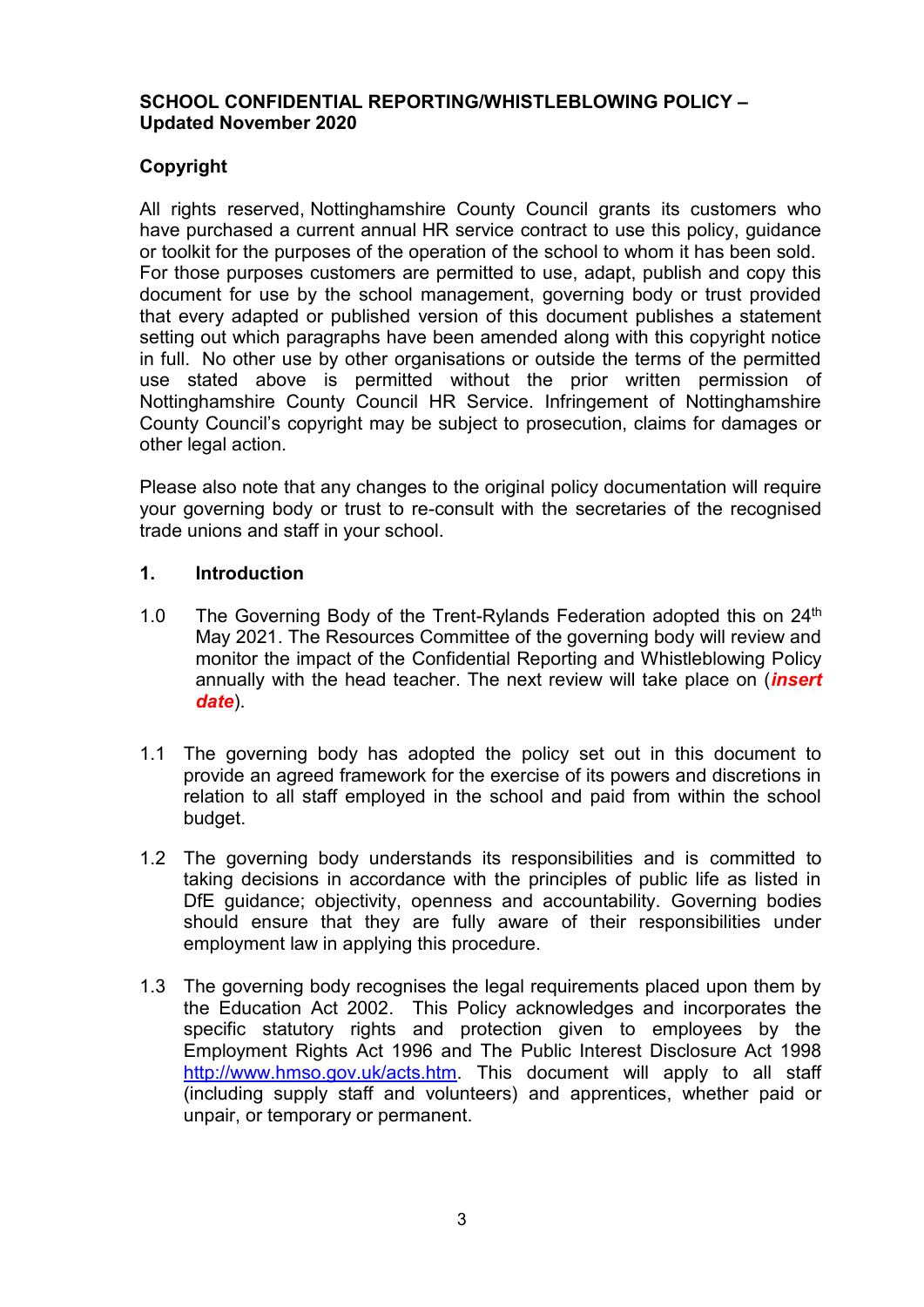- 1.4 The governing body delegates to the Resources Committee the responsibility for approving decisions relating to the Whistleblowing procedure.
- 1.5 References to the governing body should be taken to refer to the entity that is responsible for exercising governance functions for a maintained school or academy, which in the case of a multi-academy trust may be the trust board. Likewise references to governors should be taken to mean whoever is responsible for fulfilling governance functions. Where maintained schools are federated under a single governing body this will be the federated governing body.
- 1.6 In fulfilling staffing responsibilities, the governing body may delegate its staffing functions in accordance with its articles of government. In delegating functions, the governing body must not lose sight of the fact that it retains overall accountability for the decisions made by those to whom the function has been delegated. As a result the governing body should regularly review their arrangements for managing staffing functions and that the right people are fulfilling these roles on its behalf.
- 1.7 The School Staffing (England) Regulations 2009 confers the right of the County Council to send a representative to all proceedings of the governing body of a community or voluntary controlled school relating to the selection or dismissal of any teacher (including the head teacher and deputy) to offer advice. If the County Council decides to send a representative they must be allowed to attend. Any advice offered as a result must be considered by the governing body (or those to whom the function has been delegated) when reaching a decision. This will usually be a senior officer from the HR Service who may also advise the governing body/head teacher as appropriate. The same rights do not automatically apply in respect of maintained foundation, voluntary-aided and foundation special schools.
- 1.8 The Public Interest Disclosure Act 1998 <http://www.hmso.gov.uk/acts.htm> provides specific protection against suffering a detriment for making a qualifying disclosure about wrongdoing (e.g. frauds, dangers at work, etc) within their organisation or to other prescribed persons or bodies. Following the legislation, subsequent case law has clearly indicated to employers that they should have an effective Whistleblowing Policy in place. A Corporate Policy on the issue, which applies to all staff within the County Council, but which is not specific to staff working within schools, was approved and introduced in 2001.
- 1.9 Due to the complexities of this area of the law, governing bodies and other relevant corporate bodies are strongly advised to adopt this document without amendment. If an academy or other school outside the control of Nottinghamshire County Council adopts this procedure, references to the council as employer will need to be replaced by the name of the employing body/trust. Should, exceptionally, the governing body of a school maintained by Nottinghamshire County Council seek to amend the recommended document, it will need to consult and negotiate any changes with the recognised trade unions and confirm any amendments to the local authority.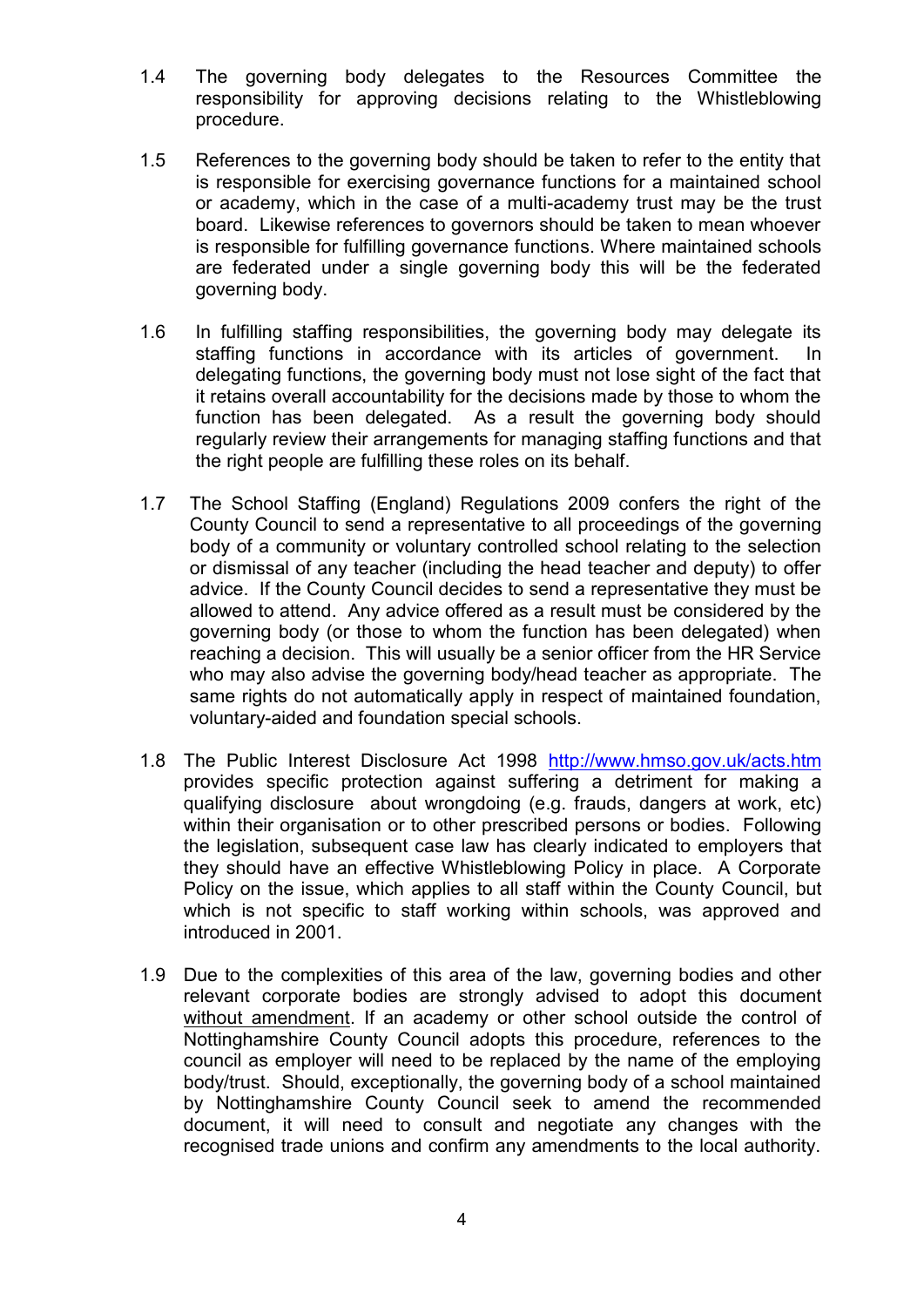Governing bodies are strongly recommended to seek advice from the HR service in these circumstances.

## **Consultation and Agreement with the Recognised Trade Unions**

- 1.10 The Nottinghamshire School procedure is recommended for adoption by all community, voluntary aided, voluntary controlled, academy, foundation, and trust schools who purchase their HR Service from Nottinghamshire County Council.
- 1.11 This procedure has been agreed with the following Nottinghamshire recognised trade unions: NAHT, NASUWT, NEU, UNISON and GMB. ASCL have made contributions that have been incorporated into the procedure, but are unable to agree but acknowledge, without prejudice the adoption of the procedure.
- 1.12 Due to the complexities of this area of employment and education law, governing bodies are strongly advised to adopt the attached policy without amendment. Should, exceptionally, a governing body seek to amend the recommended policy, they will need to consult/negotiate any changes collectively with all the secretaries of the recognised trade unions and confirm any amendments to the local authority. Governing Bodies are strongly recommended to seek advice from the HR service in these circumstances.

## **2. Equalities and Equal Opportunities and Equality Impact Assessment**

2.0 The governing body recognises its legal responsibilities to staff under the Equality Act 2010 and this policy will ensure equality and fairness regardless of race, sex (gender), sexual orientation, religion or belief, gender re-assignment, pregnancy and maternity, marriage and civil partnership, disability or age. All decisions will be taken in accordance with relevant equalities legislation, including the Employment Relations Act 1999, the Part-Time Workers (Prevention of Less Favourable Treatment) Regulations 2000 and the Fixed Term Employees (Prevention of Less Favourable Treatment) Regulations 2002.

The governing body is aware of its responsibilities under the Freedom of Information Act 2000 to make available this policy to all staff at the school and its responsibilities to be compliant with the Data Protection Act 2018 and the General Data Protection Regulations 2018.

The governing body should ensure that an equality impact assessment of this procedure is undertaken to ensure that no groups or individuals with protected characteristics are unintentionally disadvantaged by the procedure or practice.

## **3. Aims of the Policy**

3.0 The policy is designed to ensure that employees can raise their concerns about wrongdoing or malpractice within the school without fear of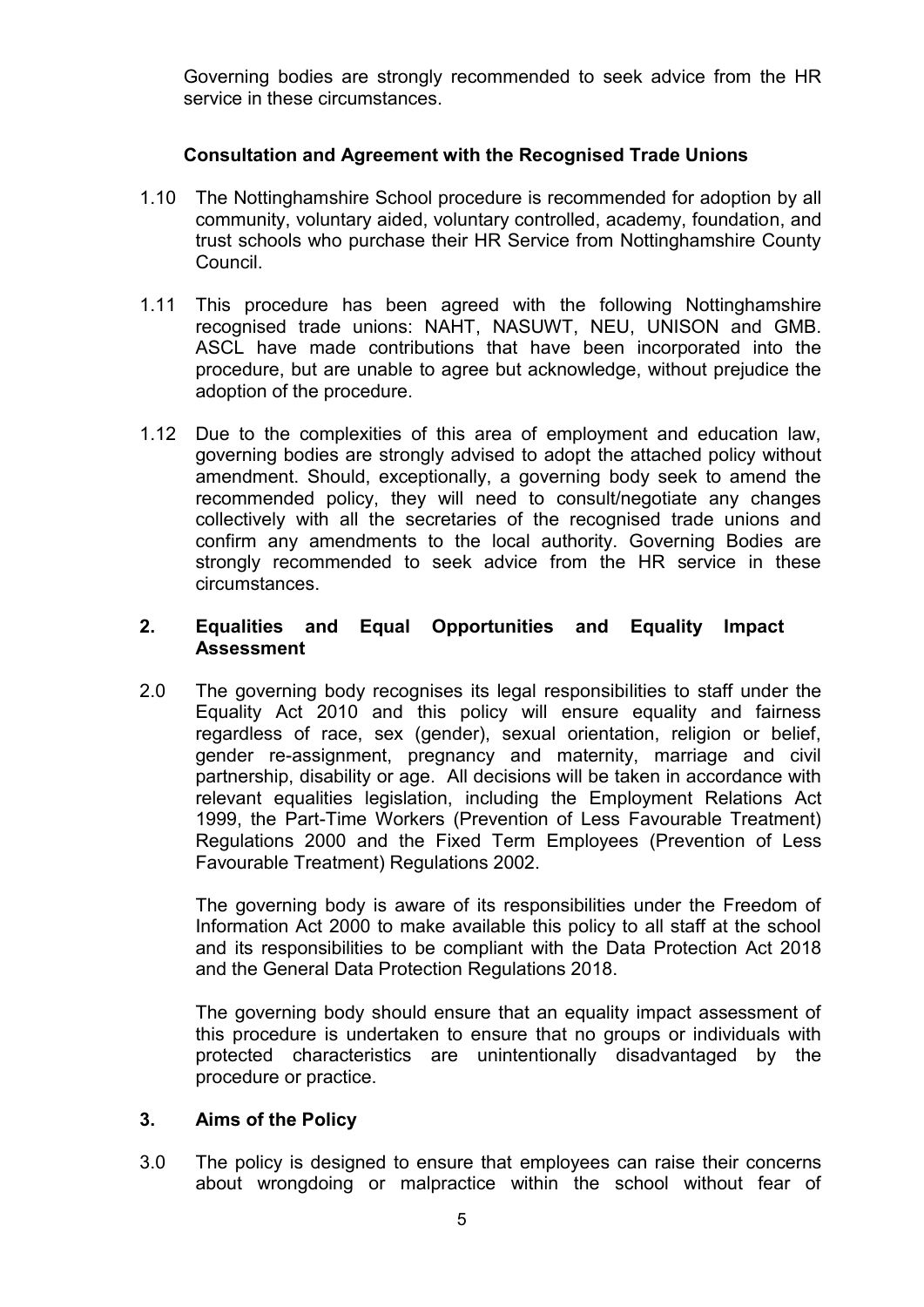victimisation, subsequent discrimination or detriment. It is also intended to encourage and enable all employees (including volunteers and supply staff) to raise serious concerns within the school rather than ignoring a problem through fear of repercussions, or 'blowing the whistle' to an external agency or prescribed person.

It should be noted that whistle blowing protection applies to "employees" and "workers". Throughout this document the reference to "employees" also includes "workers".

- 3.1 This policy aims to:
	- a) encourage staff to feel confident in raising serious concerns at the earliest and to question and act upon concerns about practice;
	- b) provide avenues and signposting for them to raise concerns, in confidence if requested, and receive feedback on any action taken;
	- c) ensure that they receive a response to their concerns and that they are aware of how to pursue them if they are not satisfied;
	- d) reassure all staff that where issues have been raised in good faith and with reasonable belief', they will be protected from possible reprisals or detriments if they have made any protected and qualifying disclosure in the public interest.

## **4. Underlying Principles**

- 4.0 With oversight from the governing body, it is the responsibility of the head teacher to ensure that all relevant senior leaders understand their role and have access to appropriate support, advice and training in the application of these procedures. The head teacher should also ensure, in conjunction with the chair of Governors and the training co-ordinator, where appropriate, that in discharging their duties and responsibilities, governors have access to support, advice and training as appropriate.
- 4.1 Head teachers and governors recognise that a member of staff may be the first to realise if something is wrong within the school. However, they may not want to express their concerns because they feel that speaking up would somehow be disloyal to their colleagues or to the school.
- 4.2 It is important for staff to know that the school is committed to the highest possible standards of openness, probity and accountability. Part of meeting that commitment is to encourage employees and others with concerns about any aspect of the school's work to feel able to come forward and voice those concerns. The school recognises the need for confidentiality and the fact that the majority of cases will have to proceed on a confidential basis.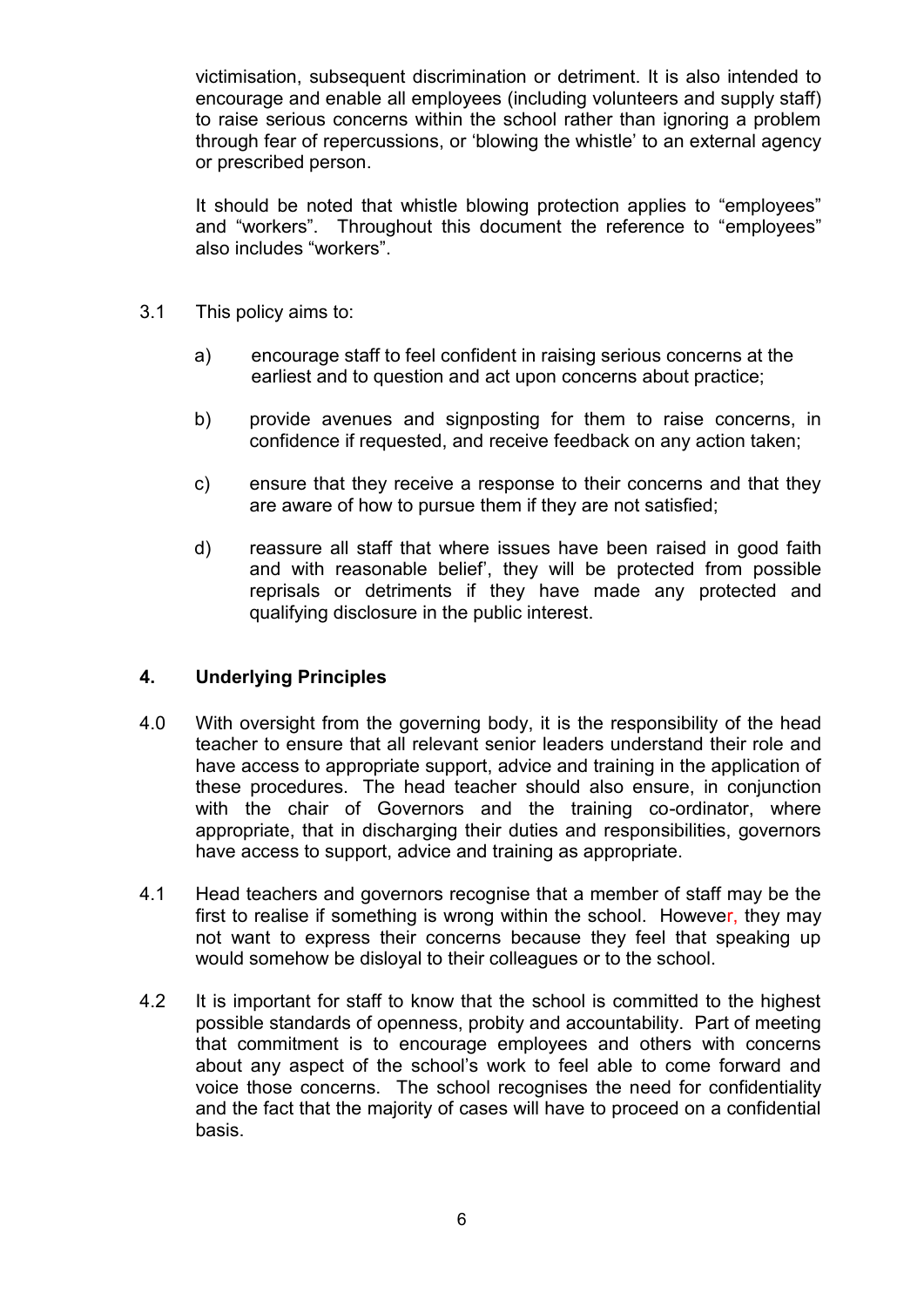- 4.3 The policy is intended to enable those who have concerns regarding wrongdoing or malpractice to report those concerns in good faith and with reasonable belief at the earliest possible opportunity so that they can be properly investigated. The policy is not, however, intended to replace existing procedures, for example:
	- if the concern relates to someone's own treatment as a member of staff or breaches of their own employment contract, they should raise this under the existing schools procedures so they can be managed through the Grievance or Harassment Procedures, as appropriate. These can be found in or via the Schools handbook;
	- if a parent or other user of the school has a concern about services provided by the school, they should raise this within the Schools Complaint Procedure;
	- some concerns or complaints have their own specific procedures which need to be carefully followed, this is particularly important for Child Protection issues, as set out in 'Keeping Children Safe In Education' ('KCSIE').
- 4.4 Where concerns are raised, the subsequent investigation will take place within the appropriate procedure, either internal or external, e.g. an internal school investigation, an audit enquiry or a Police investigation.
- 4.5 The person who has raised the concern(s) will be kept informed of progress and of the outcome of any investigation, as appropriate.

## **5. Responsibilities**

- 5.0 The Governing Body must:
	- (a) Treat all disclosures in confidence.
	- (b) Seek advice from their HR Business Partner with regard to the application of this Policy.
	- (c) Provide support to employees making whistleblowing disclosures.
	- (d) Investigate any whistleblowing disclosures made and ensure that this undertaken without undue delay, properly and objectively.
	- (e) Inform the employee making the whistleblowing disclosures of the progress being made with any subsequent investigation (or provide a full explanation as to why an investigation will not be taking place). It is not necessary to provide detailed information which may breach the confidentiality of the investigation but rather provide reassurance that the investigation will reach an appropriate outcome.
	- (f) Where a whistleblowing disclosure is a "qualifying" and "protected" disclosure, (see paragraph 7.0 for definitions) and the disclosure has been made in the reasonable belief 'good faith' of the employee, they will be protected from suffering any detriment in their employment (including dismissal). For example, harassment or victimisation from any other manager or employee, because the employee has made the disclosure.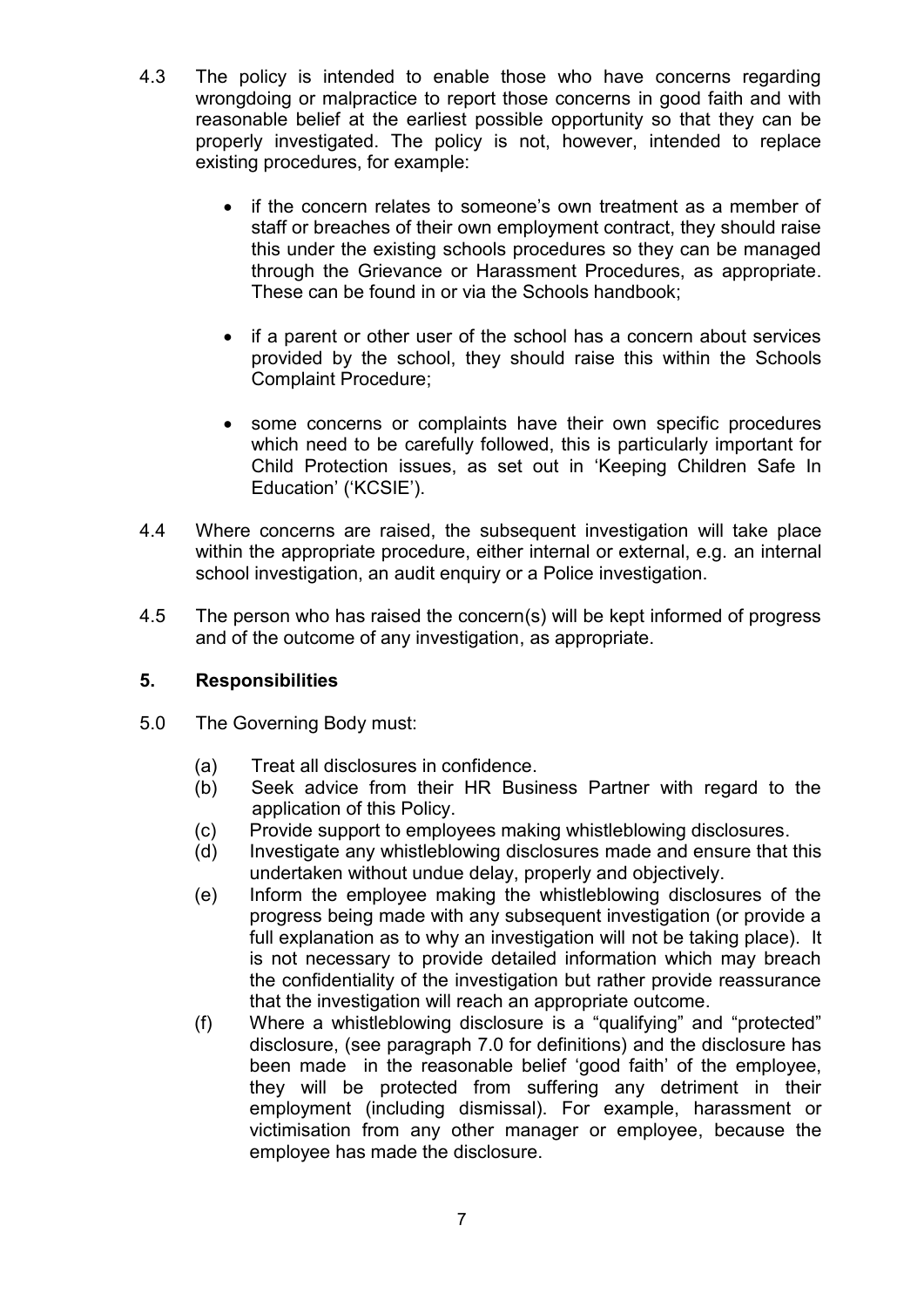- (g) Where a whistleblowing disclosure is a "qualifying and "protected" disclosure, take all possible steps to protect the employee making the disclosure from suffering any detriment in their employment by other parties outside the School with an interest in concerns being raised because the employee has made the disclosure.
- 5.1 The Headteacher must:
	- (a) Maintain a secure and confidential record of all whistleblowing disclosures and the outcomes reached from the investigations.
	- (b) Refer all whistleblowing disclosures received to the Chair of the Governing Body and support the Governing Body in meeting their responsibilities under this Policy.
	- (c) Make employees (including supply staff, volunteers and apprentices) aware of the existence of this Policy.
- 5.2 Employees should:
	- (a) Disclose information about suspected wrongdoing within the School (excluding any related singularly to their own contract of employment) which comes to their attention, providing that they have a reasonable belief that their concerns are accurate and that it is the public interest that those concerns should be subject to further scrutiny.
	- (b) Put their name to any whistleblowing disclosures made.
	- (c) Fully participate in any investigation following a whistleblowing disclosure.
- 5.3 HR will:
	- (a) Provide support and advice to the School in reviewing and implementing this Policy as required.
	- (b) Consult with the recognised Trade Unions with regard to any future changes to this Policy.

## **6. Scope - Who can raise a concern under this Policy?**

- 6.0 The provisions of the policy apply to all:
	- (a) Employees and workers at the school, whether on temporary or permanent contracts
	- (b) Governors of the school
	- (c) Employees of contractors working for the school, e.g. agency supply staff
	- (d) Employees of suppliers
	- (e) Voluntary workers within the school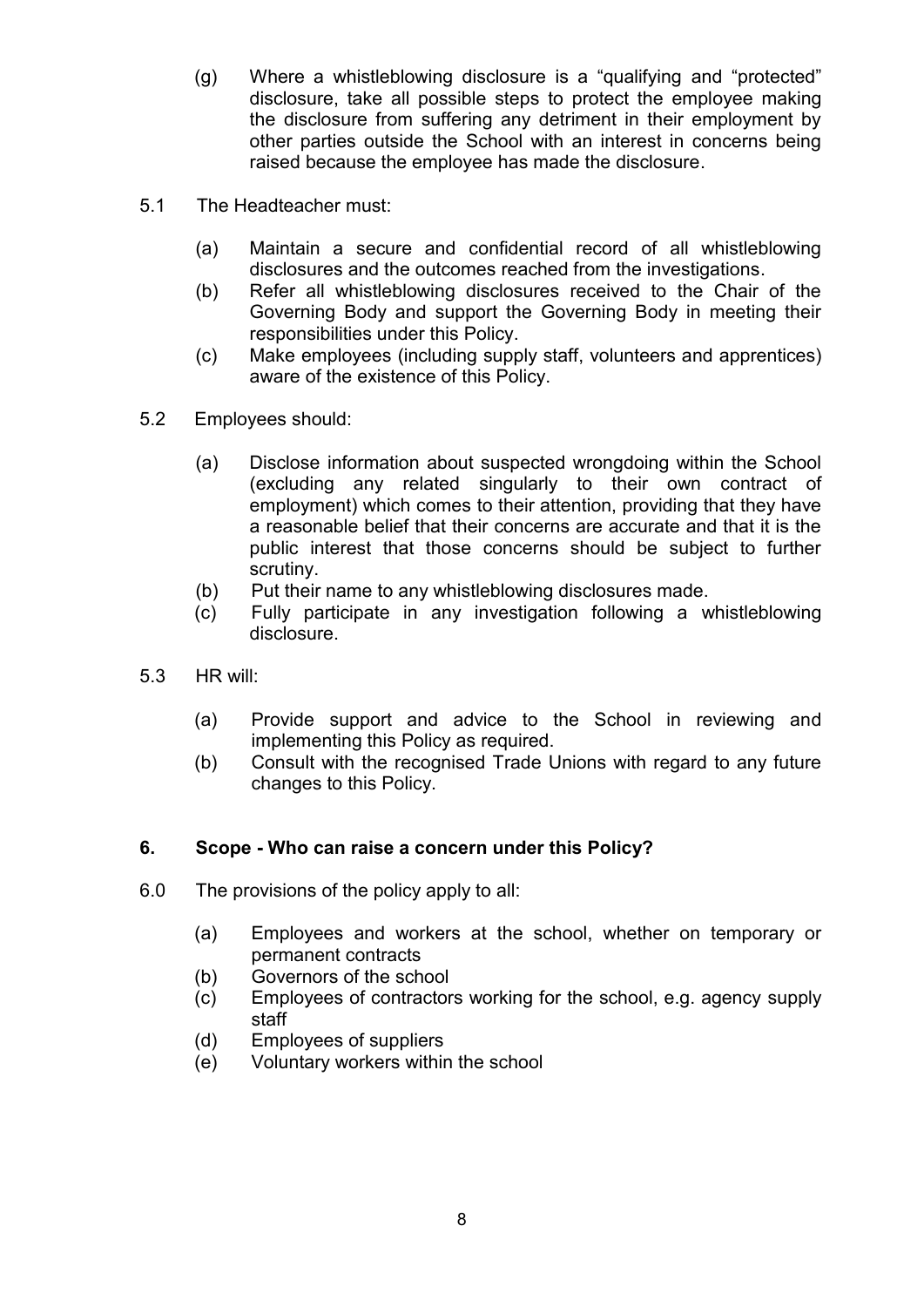## **7. What should be reported?**

- 7.0 A qualifying disclosure means any disclosure of information that in the reasonable belief of the employee shows a "relevant failure" as set out in legislation and is made in the public interest. Staff should report any concerns that they have about service provision or about the conduct of employees, including supply staff and volunteers, or governors of the school or others acting on behalf of the school that:
	- (a) make them feel uncomfortable in terms of known standards, or
	- (b) are not in keeping with the school's regulations and policies, or
	- (c) fall below established standards of practice, or
	- (d) are improper behaviour
- 7.1 There are 6 "relevant failures" in the ERA 1996:
	- **1. A criminal offence.**
	- **2. Failure to comply with any legal or professional obligation or regulatory requirement.**
	- **3. A miscarriage of justice.**
	- **4. Danger to the health and safety of an individual.**
	- **5. Damage to the environment.**
	- **6. The deliberate concealment of any of the above matters**

#### . **SAFEGUARDS**

## **8 The Legal Framework**

- 8.0 The school is committed to taking any concerns that an employee may raise in any of the above circumstances very seriously.The Public Interest Disclosure Act 1998 and the Employment Rights Act 1996 (the "ERA 1996") provides legal protection, if the disclosure is 'in the reasonable belief' of the employee making the disclosures in the public interest about malpractice.
- 8.1 The ERA 1996 makes it unlawful for an employer to dismiss anyone or allow them to suffer detriments because of having made a qualifying and protected disclosure in the reasonable belief of the employee and in good faith.

## **9. Harassment or Victimisation**

- 9.0 The school is committed to good practice and high standards and to being supportive of its staff.
- 9.1 The school recognises that the decision to report a concern can be a difficult one to make. If a member of staff honestly and reasonably believes what they are saying is true, they should have nothing to fear because they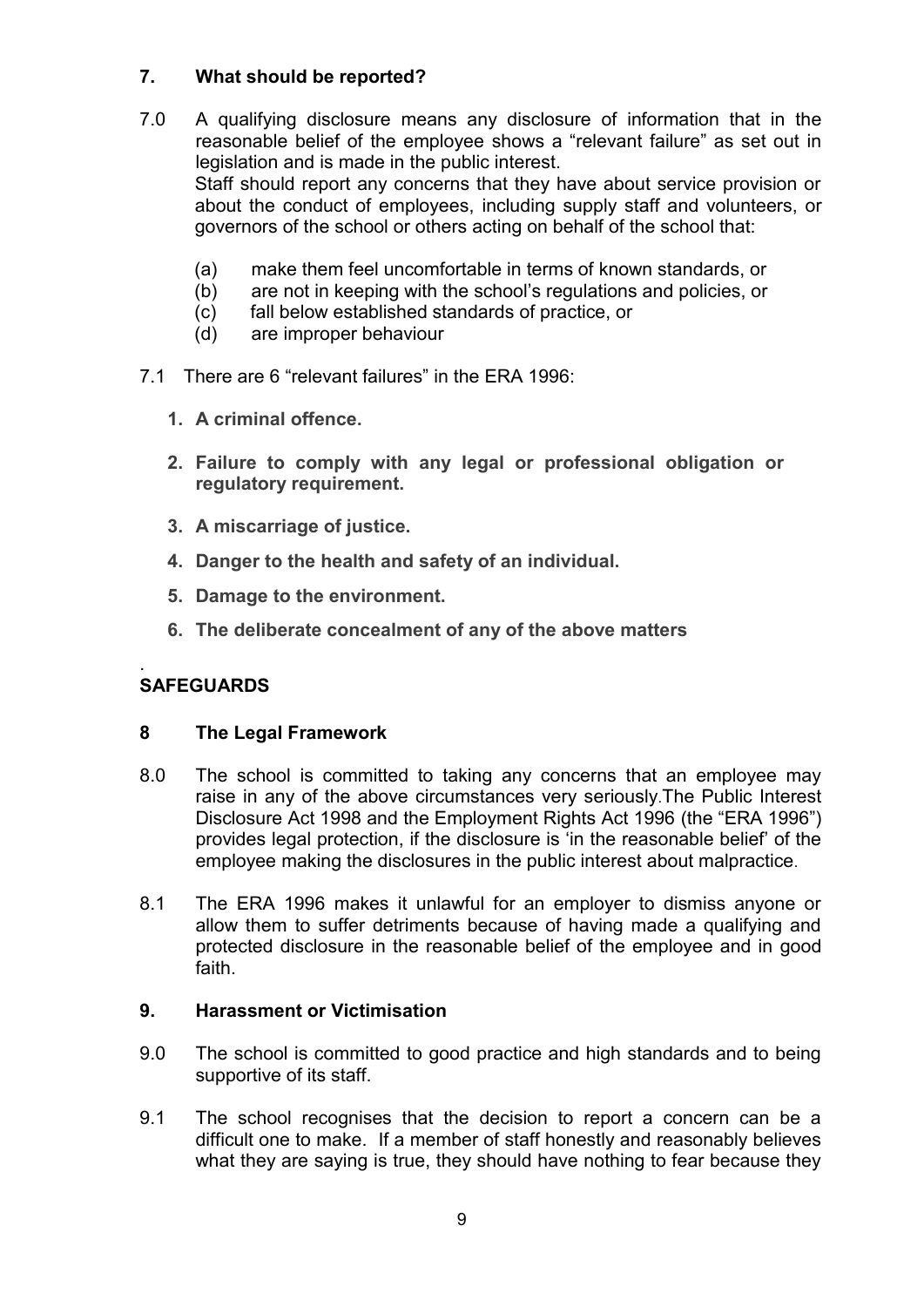will be doing their duty to the school, their colleagues and those for whom they are providing a service.

9.2 The school will not tolerate any harassment (including any informal pressures) and will take the appropriate action to protect staff when they raise a qualifying and protected disclosure in good faith.

## **10. Support for the Person Raising Concerns**

- 10.0 Throughout the process the member of staff:
	- (a) Will be protected from suffering a detriment, bullying or harassment from another employee or management.
	- (b) Be given full welfare support from the management and governors of the school.
	- (c) Will have their concerns considered as appropriate.
	- (d) Will be helped by the school throughout the investigation e.g. provide access to additional support where the individual has no access to Trade Union Support.
- 10.1 If following discussions and agreement with the member of staff, the head teacher and governors consider redeployment on a temporary basis is appropriate and feasible, the school will seek to arrange for this to take place in school or through liaison with other schools and / or with the County Council.

## **11. Confidentiality**

- 11.0 All concerns will be treated in confidence and any records relating to the case should be handled in accordance with the General Data Protection Regulation 2018. Every effort will be made not to reveal the identity of the member of staff who raises concerns, should that be their wish.
- 11.1 If the concerns raised are investigated as part of the disciplinary/grievance/ harassment procedures, it may be that it is not possible to take the appropriate action on the disclosure without the help of the person raising the concerns. As a result, they may be asked to come forward to act as a witness. If they agree to this, they will be offered the appropriate advice and support.

## **12. Anonymous Allegations**

- 12.0 This policy encourages staff to put their name to their allegation whenever possible. Concerns expressed anonymously are much less powerful, but they may be considered at the discretion of the school where possible and appropriate. In exercising this discretion, the factors to be taken into account would include:
	- (a) the seriousness of the issue raised
	- (b) the initial credibility of the concern; and
	- (c) the likelihood of confirming the allegation from other sources.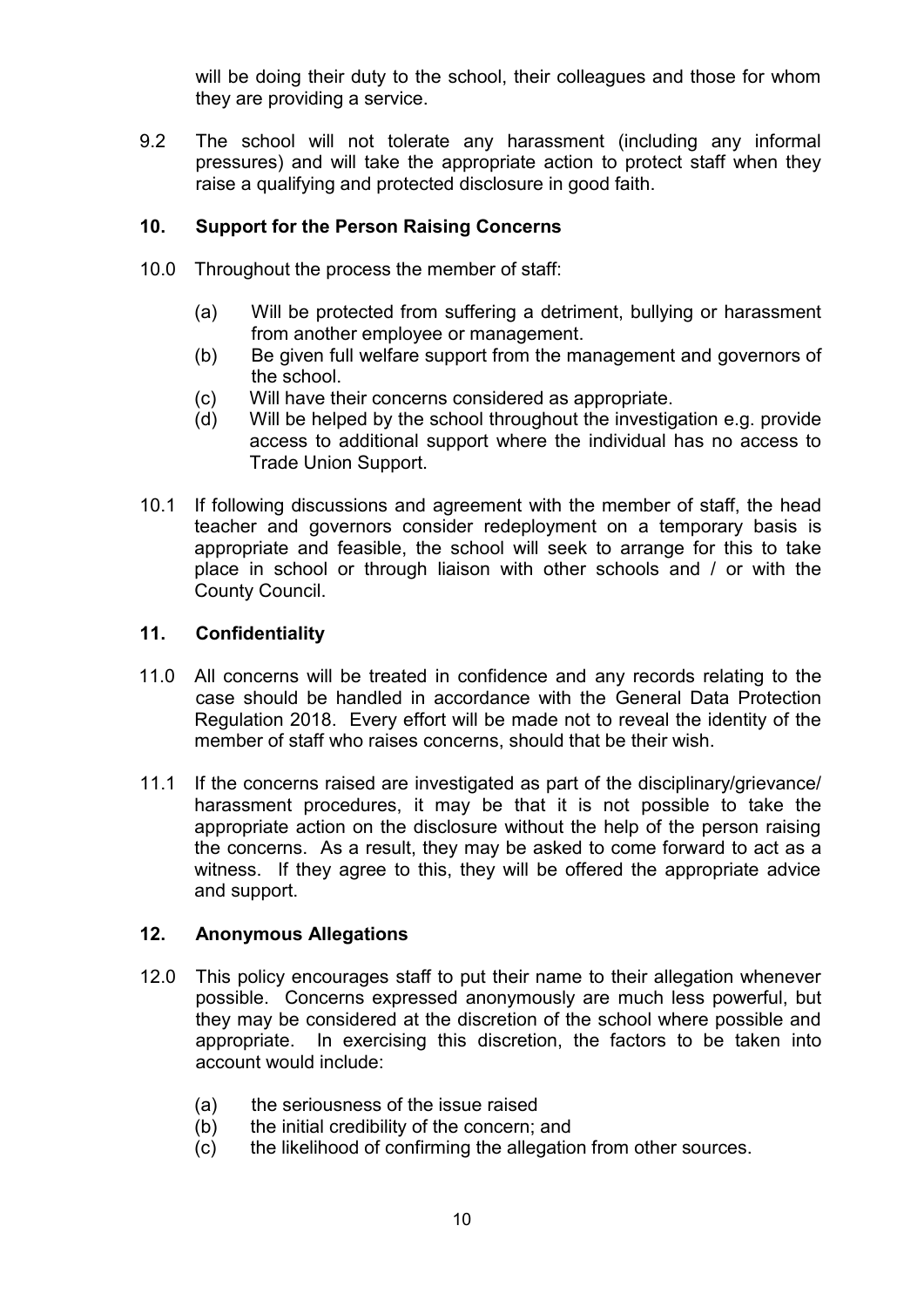## **13. Untrue Allegations**

13.0 Some concerns raised may, when investigated, prove to be groundless. If a concern is raised or an allegation made in the public interest in good faith by someone reasonably believing it to be true and their concerns are not confirmed by investigation, they should have nothing to fear as the school will recognise their genuine motives. However, it needs to be stated, should evidence emerge meaning that the school is satisfied that someone making an allegation has acted in bad faith, maliciously or for personal gain, appropriate disciplinary action may be taken against them.

## **14. RAISING A CONCERN**

## **Who should a concern be raised with?**

- 14.0 As a first step, staff should normally raise concerns with their Head of Department, line manager, senior leader or head teacher. This might depend, however, on the seriousness and sensitivity of the issues involved and who is suspected of the wrongdoing.
- 14.1 If this is not appropriate, for example, if they are the person or persons about whom the concerns relate, staff should raise their concerns with the chair of governors.
- 14.2 If they are not confident that either of the options 14.0 or 14.1 will deal with their concerns properly, then they may raise the issue with the Corporate Director for Children, Families and Cultural Services (CFCS) *or* their HR team who may bring it to the attention of the school so that the matter can be progressed. This may involve the school to investigate or it may request for this to be investigated on the school's behalf.
- 14.3 If an individual is unsure whether or not to raise a concern or at any stage wants confidential advice*,* they may wish to consult their Trade Union. Alternatively, they can contact the independent charity Public Concern at Work on 020 7404 6609 or at [whistle@pcaw.co.uk.](mailto:whistle@pcaw.co.uk) Their lawyers can give individuals free confidential advice on how to raise a concern about serious malpractice at work. It is possible for employers to register for assistance with Public Concern at Work, for a fee. For additional information on Public Concern at Work and how it might help you, please visit [www.pcaw.co.uk](http://www.pcaw.co.uk/)

## **How to raise concern(s)**

- 14.4 Staff may raise their concern by telephone, in person or in writing. In the interests of confidentiality, staff may raise concerns via their Trade Union. The earlier they express their concern, the easier it is to take action. They will need to provide the following information:
	- (a) The background and history of the concern (giving relevant details and dates);
	- (b) The reason why they are particularly concerned about the situation.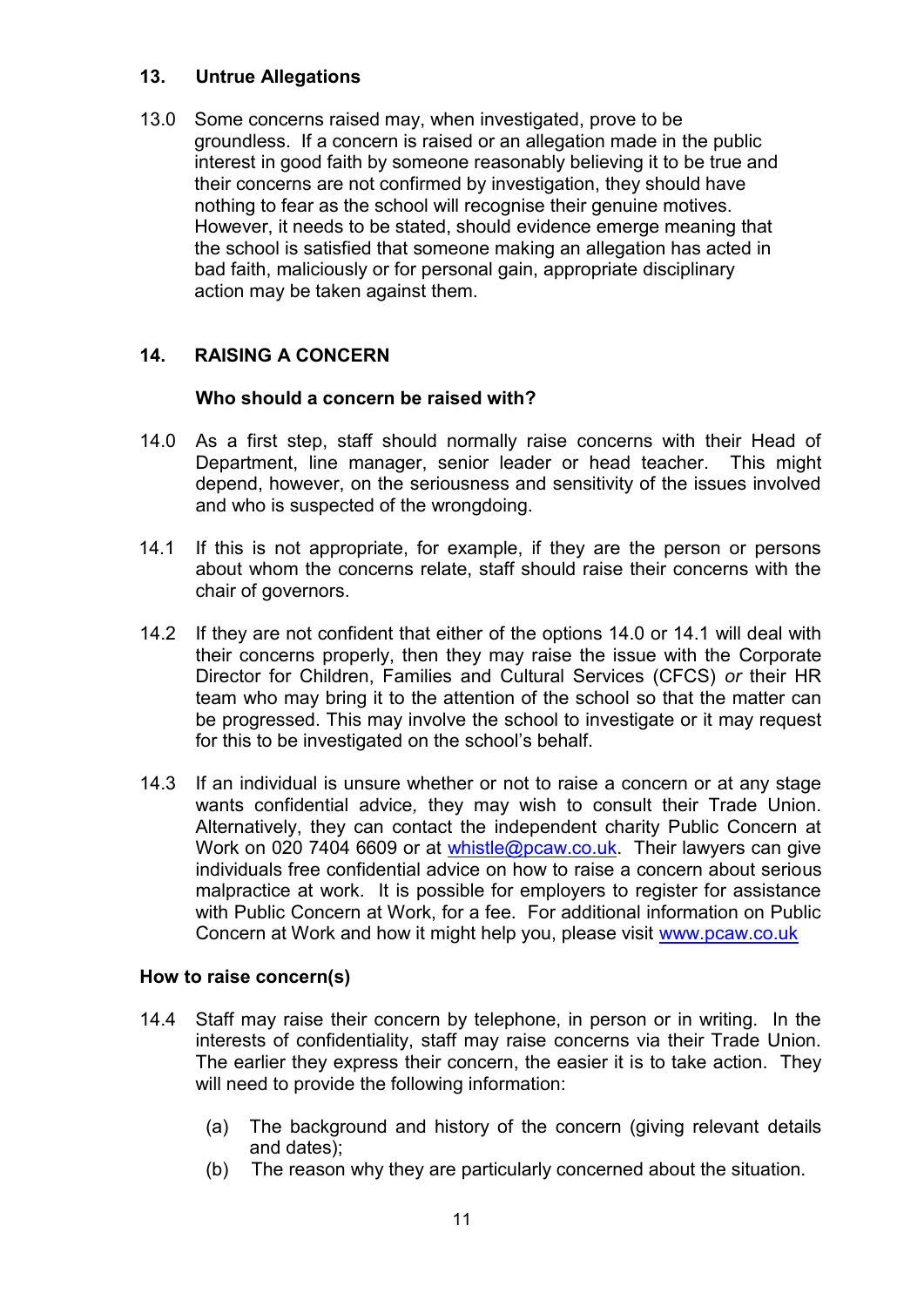- 14.5 Although they are not expected to prove beyond doubt the truth of their suspicion, they will need to demonstrate to the person contacted that there are reasonable grounds for their concern.
- 14.6 Staff may wish to consider discussing their concern with a colleague first and they may find it easier to raise the matter if there are two (or more) of them who have had the same experience or concerns.
- 14.7 They may invite their Trade Union, professional association representative or a friend to be present during any meeting or interviews in connection with the concerns they have raised.

#### **How the school will respond**

- 14.8 The school will take their concerns seriously and will respond to them.
- 14.9 In order to be fair to all employees, including those who may have been wrongly or mistakenly accused, initial enquiries will be made to decide what form the investigation should take.
- 14.10 Where concerns or allegations fall within the scope of specific school procedures, then they would normally be referred for consideration under those procedures.
- 14.11 As a result of this, where appropriate, the school may decide, after taking appropriate advice, that the concerns raised may:
	- (a) Be investigated by the management of the school, internal audit or through the discipline/grievance/harassment processes;
	- (b) Be referred to the external auditors;
	- (c) Be referred and dealt with under the established child protection procedures
	- (d) Form the subject of an independent inquiry.
- 14.12 Within ten working days of a concern being raised the head teacher (or chair of governors), will write to the person raising the concern:
	- (a) acknowledging that their concern has been received;
	- (b) Indicating how the school propose to deal with the issue;
	- (c) Informing the person whether any further investigations will take place (and if not, explaining, briefly, why this is the case);
	- (d) Supplying them with information on staff support mechanisms.
- 14.13 The amount of contact between the person raising the concern and those considering the issues will depend on the nature of the matters raised, the potential difficulties involved, the nature, extent and clarity of the information provided. It is likely that the person raising concerns will be interviewed to ensure that their disclosure is fully understood.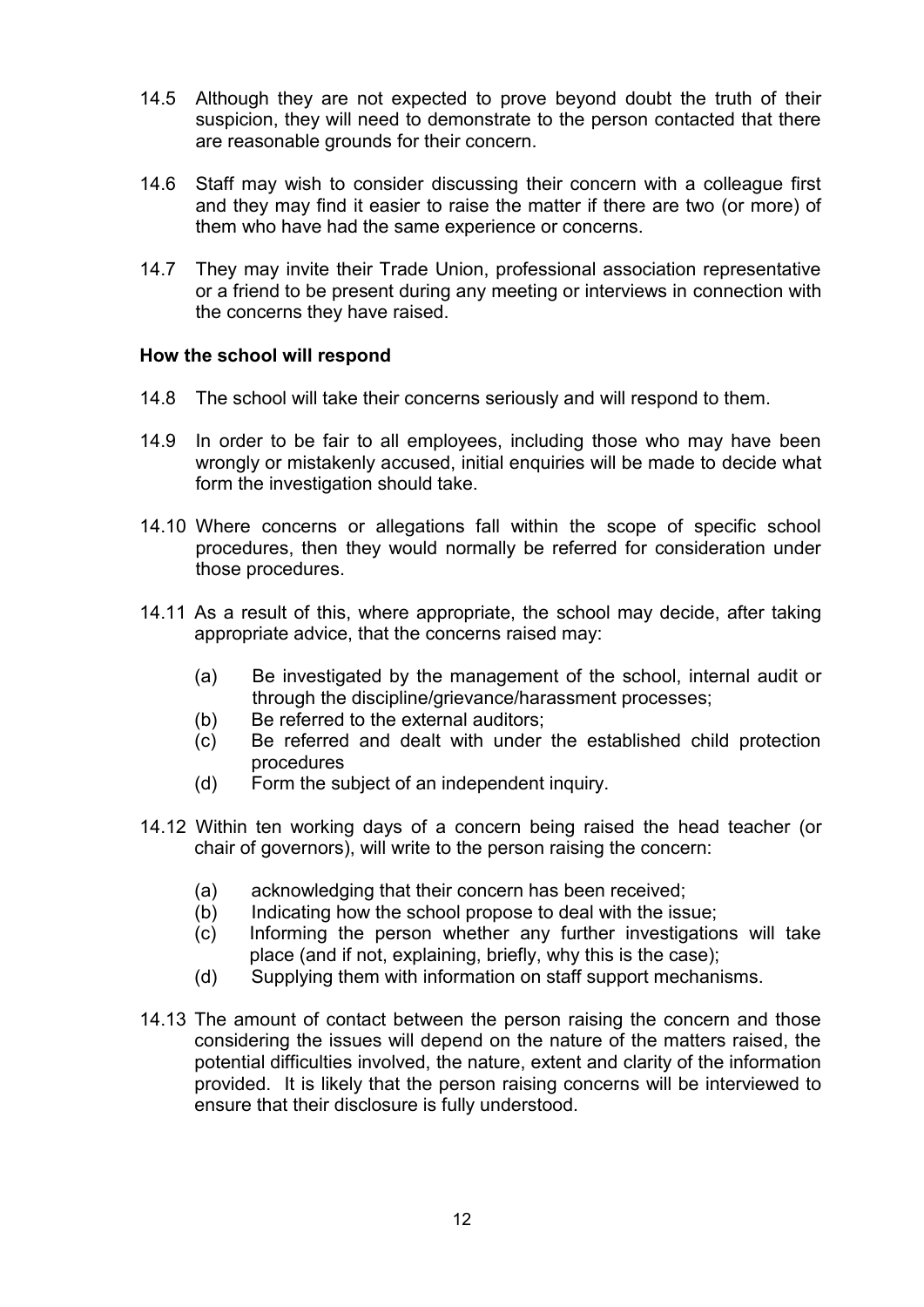- 14.14 A meeting can be arranged away from the workplace, if they wish, and a union or professional association representative or colleague, as appropriate may accompany them in support.
- 14.15 The school will do what it can to minimise any difficulties that staff may experience as a result of raising a concern. For instance, if they are asked to give evidence in criminal or disciplinary proceedings, the school will provide and arrange appropriate advice and support.
- 14.16 They need to be assured that their disclosure has been properly addressed. Unless there are any legal reasons why this cannot be done, they will be kept informed of the progress and outcome of any investigation, as appropriate.

## **15. Record keeping**

- 15.0 The head teacher has overall responsibility for the maintenance and operation of this policy. The head teacher will maintain a record of concerns raised and the outcomes. Records will be kept in such a way so as not to endanger the confidentiality concerning the identity of the person raising concerns and be kept no longer than necessary in accordance with the data protection principles set out in the Data Protection Act 2018.
- 15.1 The head teacher will report to the governing body as necessary and as required by the articles of government.

#### **16. How the matter can be taken further**

- 16.0 There are six permissible methods of disclosure, which are set out in sections 43C to 43H of the ERA. The manner in which the worker makes the disclosure dictates the ease with which they gain protection. The requirements are structured to impose additional obligations the further removed the recipient of the information is from the worker's employer.
- 16.1 The aim of the policy is to provide staff with an appropriate way to raise their concerns. Hopefully, they will be satisfied with any action taken as a result of their raising issues. However, should this not be the case and they feel it necessary to take the matter outside the school the prescribed contacts are:
	- **1. Disclosure to the employer** A qualifying disclosure to the employer is a protected disclosure. This should be done by writing to the **Director of Children, Families & Cultural Services**, Nottinghamshire County Council, County Hall, West Bridgford, NG2 7QP. **LADO** – Local Authority Designated Officer for child protection, if the concern relates to child protection.
	- **2. Disclosure to a legal adviser** Workers can disclose matters to their legal adviser in the course of obtaining advice e.g. **the relevant trade union.**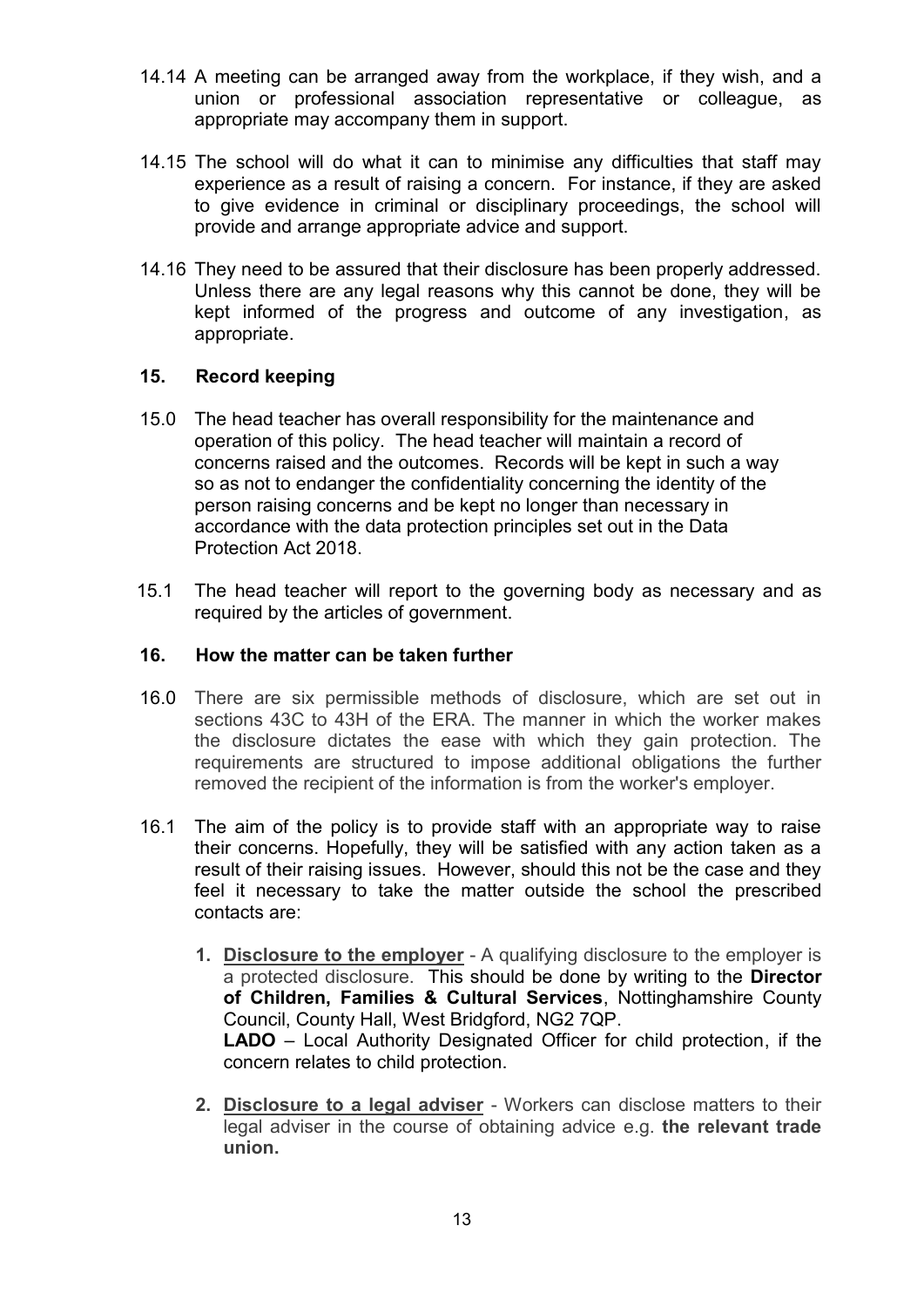- **3. Wider disclosure** Wider disclosure is either:
	- An external disclosure for example:
		- **The external auditor**

**The Independent Office for Police Conduct**

**The NSPCC's** - what you can do to report abuse dedicated helpline is available as an alternative route for staff who do not feel able to raise concerns regarding child protection failures internally or have concerns about the way a concern is being handled by their school. Staff can call 0800 028 0285 or email [help@nspcc.org.uk](mailto:help@nspcc.org.uk) **or**

- A disclosure of exceptionally serious failures
- **4. Disclosure to a Minister of the Crown** Workers employed by a person or body appointed under statute can report matters to the relevant minister.
- **5. Disclosure to a prescribed person** Parliament has approved a list of "prescribed persons" to whom workers can make disclosures, provided the worker believes the information is substantially true and concerns a matter within that person's area of responsibility (for example, HMRC, the Health and Safety Executive and the Office of Fair Trading).
- **6. Disclosure to the person believed to be responsible for the relevant failure** - Where the worker reasonably believes a third party (such as a client or supplier) is responsible for the wrongdoing, they can report it to that third party without telling the employer.
- . 16.2 If the member of staff raises their concerns outside the school, they should ensure that it is to one of the above prescribed contacts above. A public disclosure to anyone else could take them outside the protection of the ERA 1996 Act and of this policy.
- 16.3 They should not disclose information that is confidential to the school or to anyone else, such as a client or contractor of the school, except to those included in the prescribed list of contacts above.

## **17. Review of policy**

- 17.0 Before its publication, the contents of this policy were subject to consultation with the relevant Trade Unions and the school will continue to regularly review this policy in line with legislation.
- 17.1 As part of this process, views will be sought from employees and relevant Trade Unions, with regard to how effectively the policy has operated and whether any revision is needed.
- 17.2 In the meantime, should any member of staff wish to suggest any addition/revision to the policy, they should speak to the head teacher, who will consider their suggestions and if necessary, put them forward at the time of the overall review.